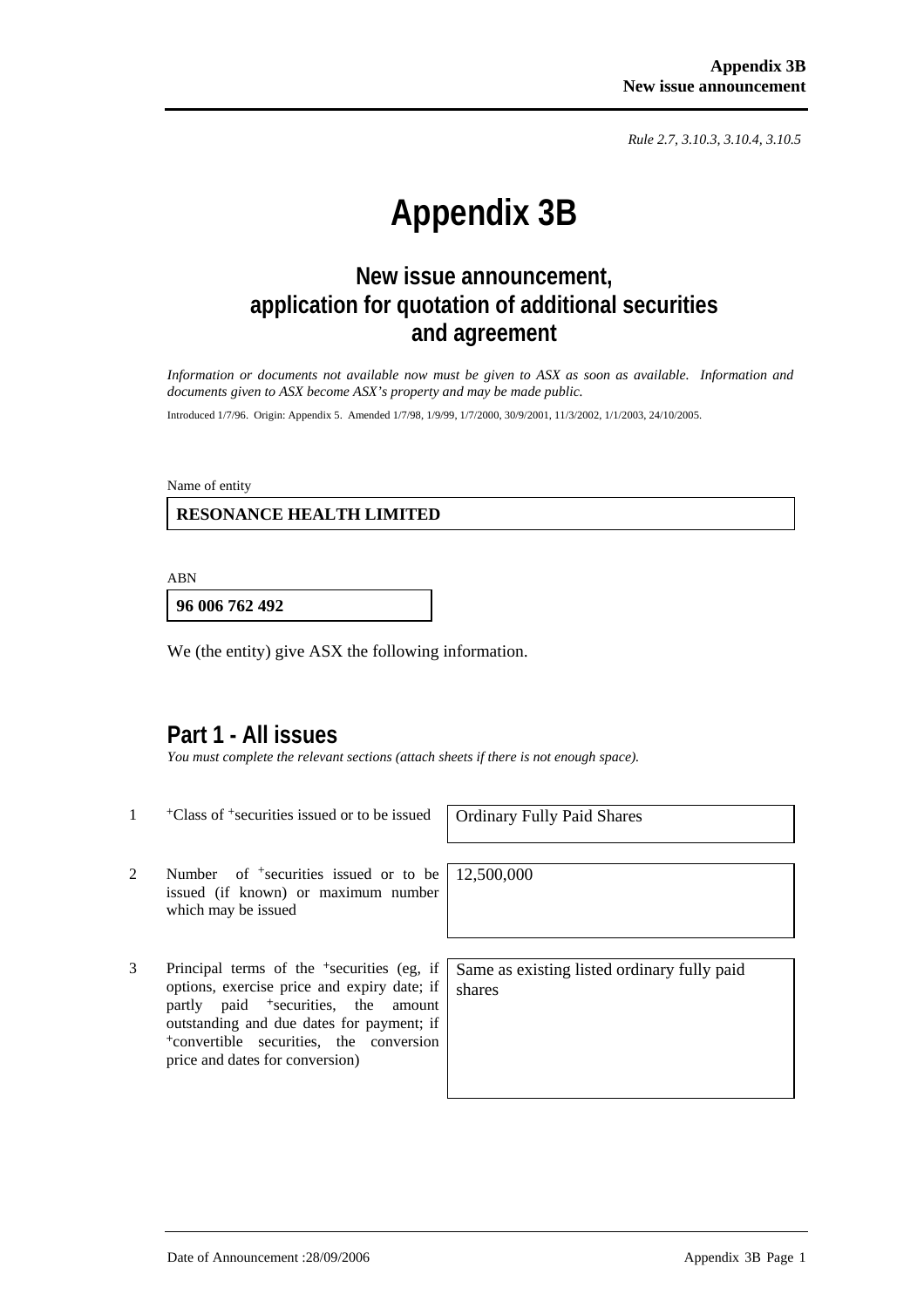| $\overline{4}$ | Do the <sup>+</sup> securities rank equally in all<br>respects from the date of allotment with an<br>existing <sup>+</sup> class of quoted <sup>+</sup> securities?                                                                                                                                                                                                                              | The securities will rank equally in all respects<br>with existing ordinary shares from the date of<br>allotment.                                                                                                                                                                                                                                                           |                                        |
|----------------|--------------------------------------------------------------------------------------------------------------------------------------------------------------------------------------------------------------------------------------------------------------------------------------------------------------------------------------------------------------------------------------------------|----------------------------------------------------------------------------------------------------------------------------------------------------------------------------------------------------------------------------------------------------------------------------------------------------------------------------------------------------------------------------|----------------------------------------|
|                | If the additional securities do not rank<br>equally, please state:<br>the date from which they do<br>٠<br>the extent to which they participate for<br>٠<br>the next dividend, (in the case of a<br>trust, distribution) or interest payment<br>the extent to which they do not rank<br>$\bullet$<br>equally, other than in relation to the<br>next dividend, distribution or interest<br>payment |                                                                                                                                                                                                                                                                                                                                                                            |                                        |
| 5              | Issue price or consideration                                                                                                                                                                                                                                                                                                                                                                     | 2 cents per new ordinary fully paid share<br>$(\$250,000)$                                                                                                                                                                                                                                                                                                                 |                                        |
| 6              | Purpose of the issue<br>(If issued as consideration for the<br>acquisition of assets, clearly identify those<br>assets)                                                                                                                                                                                                                                                                          | The purpose of the issue fills part of shortfall<br>for the 3 for 4 Entitlement issue to raise<br>additional capital for the continuation of the<br>FerriScan <sup>®</sup> business. The funds are also to be<br>used for the continued R&D efforts for the<br>fibrosis testing technology and to provide<br>additional working capital for general corporate<br>purposes. |                                        |
| 7              | <sup>+</sup> securities<br>Dates<br>of<br>entering<br>into<br>uncertificated holdings or despatch of<br>certificates                                                                                                                                                                                                                                                                             | 28 September 2006                                                                                                                                                                                                                                                                                                                                                          |                                        |
|                |                                                                                                                                                                                                                                                                                                                                                                                                  | Number                                                                                                                                                                                                                                                                                                                                                                     | <sup>+</sup> Class                     |
|                |                                                                                                                                                                                                                                                                                                                                                                                                  |                                                                                                                                                                                                                                                                                                                                                                            |                                        |
| 8              | Number and <sup>+</sup> class of all <sup>+</sup> securities quoted<br>on ASX <i>(including the securities in clause</i> )<br>2 if applicable)                                                                                                                                                                                                                                                   | 359,007,227                                                                                                                                                                                                                                                                                                                                                                | <b>Ordinary Shares</b>                 |
|                |                                                                                                                                                                                                                                                                                                                                                                                                  | 47,798,794                                                                                                                                                                                                                                                                                                                                                                 | Options - 15c on or before<br>15/1/07  |
|                |                                                                                                                                                                                                                                                                                                                                                                                                  | 20,604,594                                                                                                                                                                                                                                                                                                                                                                 | Options $-40c$ on or before<br>15/1/08 |
|                |                                                                                                                                                                                                                                                                                                                                                                                                  |                                                                                                                                                                                                                                                                                                                                                                            | (continued next page)                  |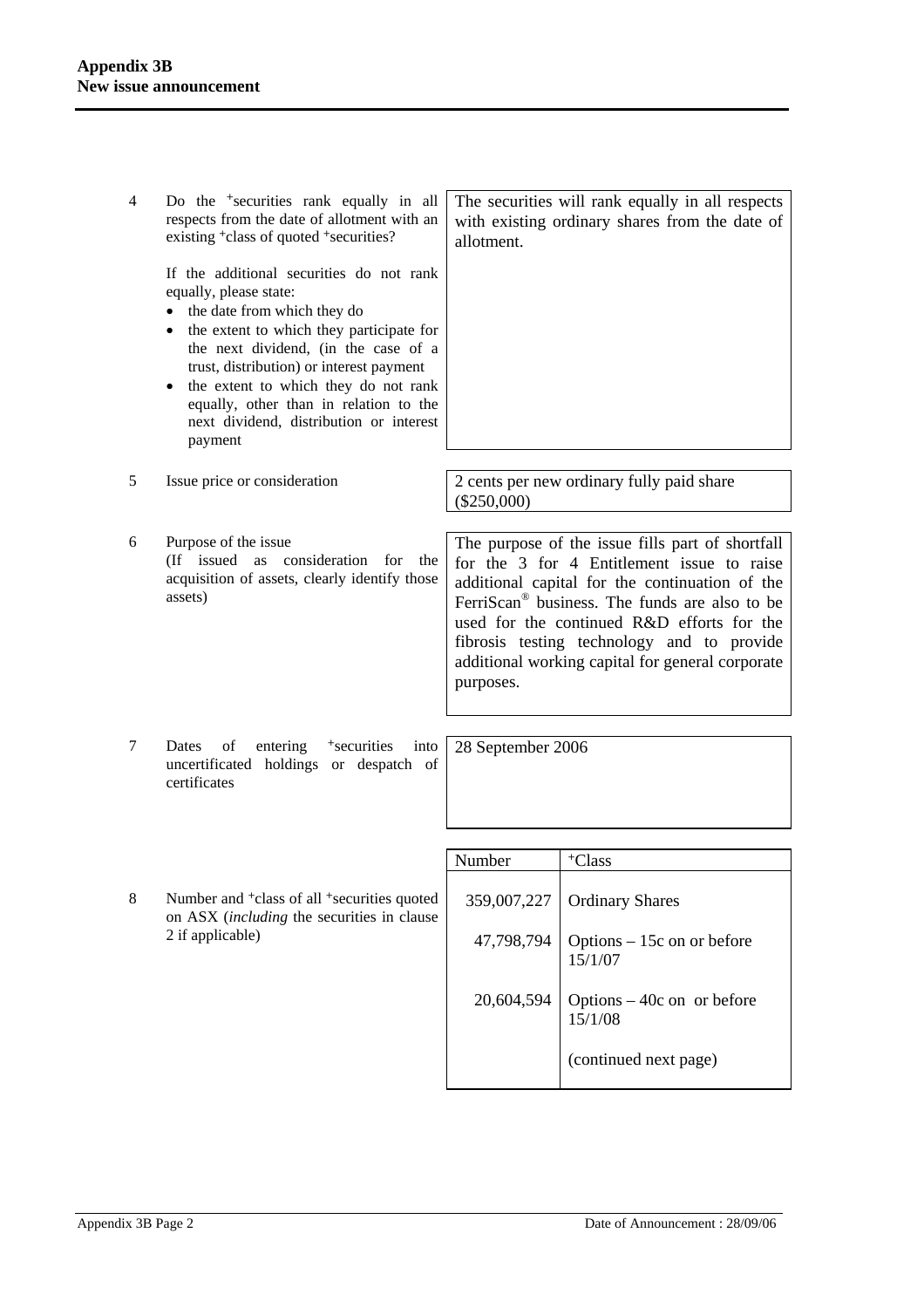|   |                                                                                                                                                  | Number     | <sup>+</sup> Class                        |
|---|--------------------------------------------------------------------------------------------------------------------------------------------------|------------|-------------------------------------------|
| 9 | Number and <sup>+</sup> class of all <sup>+</sup> securities <b>not</b><br>quoted on ASX (including the securities in<br>clause 2 if applicable) | 800,000    | Options – 40c on or before<br>07/07/2009  |
|   |                                                                                                                                                  | 1,600,000  | Options $-30c$ on or before<br>07/07/2009 |
|   |                                                                                                                                                  | 4,000,000  | Options - 20c on or before<br>12/11/2007  |
|   |                                                                                                                                                  | 3,333,341  | Options $-20c$ on or before<br>06/12/2007 |
|   |                                                                                                                                                  | 3,333,325  | Options $-30c$ on or before<br>06/12/2007 |
|   |                                                                                                                                                  | 3,333,342  | Options $-20c$ on or before<br>01/02/2008 |
|   |                                                                                                                                                  | 3,333,325  | Options $-30c$ on or before<br>01/02/2008 |
|   |                                                                                                                                                  | 500,000    | Options $-25c$ on or before<br>31/05/2007 |
|   |                                                                                                                                                  | 1,000,000  | Options $-30c$ on or before<br>31/05/2008 |
|   |                                                                                                                                                  |            | <b>Incentive Shares</b>                   |
|   |                                                                                                                                                  | 13,000,000 | Incentive shares - F class                |
|   |                                                                                                                                                  | 3,000,000  | Incentive shares - G class                |
|   |                                                                                                                                                  |            | (continued next page)                     |
|   |                                                                                                                                                  |            |                                           |
|   |                                                                                                                                                  |            |                                           |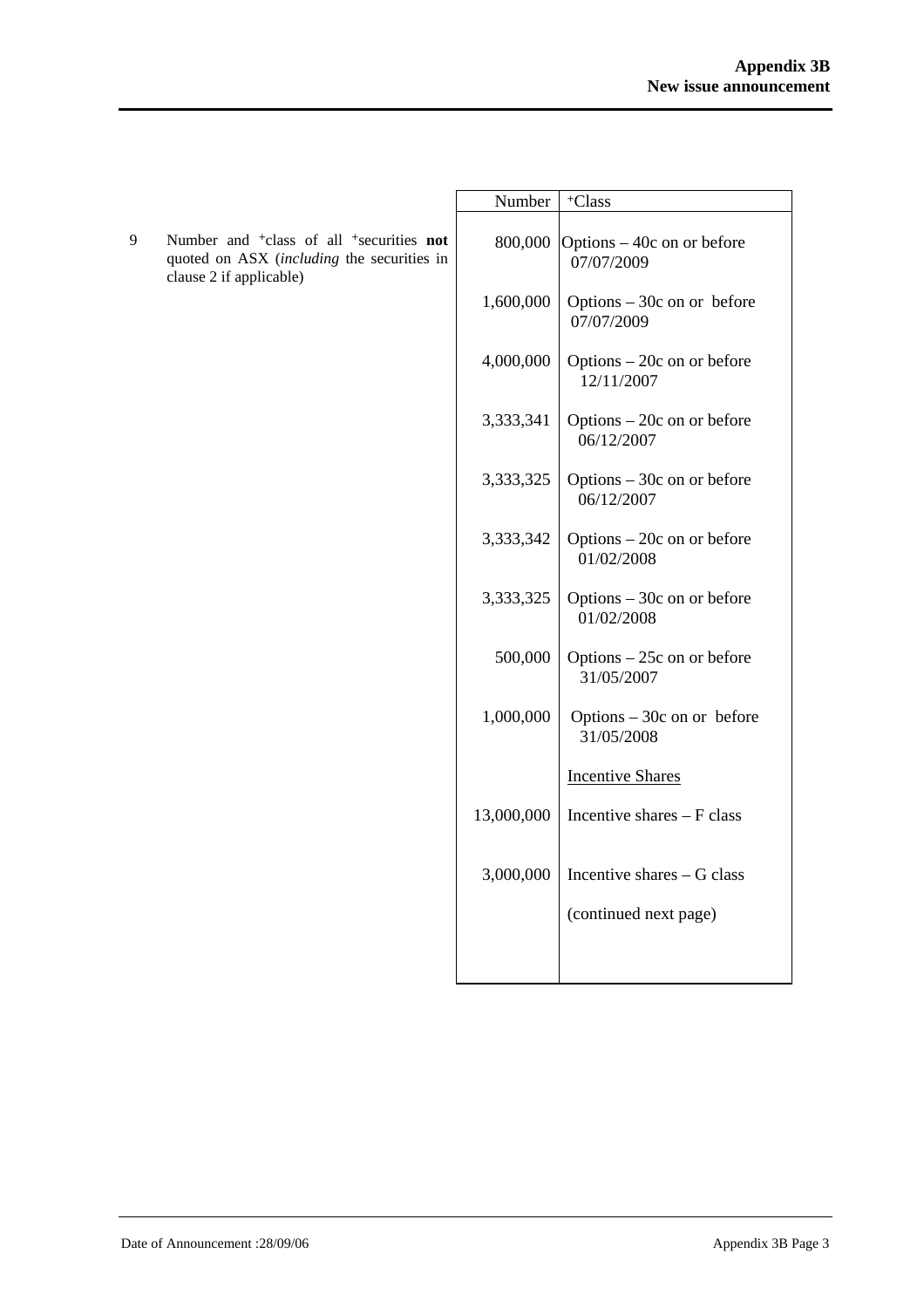| 9  |                                                                                                       | Number     | <sup>+</sup> Class                                         |
|----|-------------------------------------------------------------------------------------------------------|------------|------------------------------------------------------------|
|    |                                                                                                       |            |                                                            |
|    |                                                                                                       |            | <b>Incentive Options</b>                                   |
|    |                                                                                                       | 3,333,334  | Options 20c, 3 years from<br>date of issue                 |
|    |                                                                                                       | 3,333,333  | Options $-30c$ , 3 years from<br>date of issue             |
|    |                                                                                                       | 2,000,000  | Options $-40c$ expiring<br>31/07/2008                      |
|    |                                                                                                       | 2,000,000  | Options $-50c$ expiring<br>31/07/2008                      |
|    |                                                                                                       | 100,000    | Employee Incentive options<br>$-30c$ expiring $24/03/2008$ |
|    |                                                                                                       | 400,000    | Employee Incentive options<br>$-40c$ expiring 02/04/2007   |
|    |                                                                                                       |            |                                                            |
| 10 | Dividend policy (in the case of a trust, distribution<br>policy) on the increased capital (interests) | dividends. | There are currently no plans to pay any                    |

# **Part 2 - Bonus issue or pro rata issue**

| 11 | Is security holder approval required?                                                                                   | N/A |  |
|----|-------------------------------------------------------------------------------------------------------------------------|-----|--|
| 12 | Is the issue renounceable or non-renounceable?                                                                          | N/A |  |
| 13 | Ratio in which the <sup>+</sup> securities will be offered                                                              | N/A |  |
| 14 | <sup>+</sup> Class of <sup>+</sup> securities to which the offer relates                                                | N/A |  |
| 15 | *Record date to determine entitlements                                                                                  | N/A |  |
| 16 | different<br>Will<br>holdings<br>registers<br>(or<br>on<br>subregisters) be aggregated for calculating<br>entitlements? | N/A |  |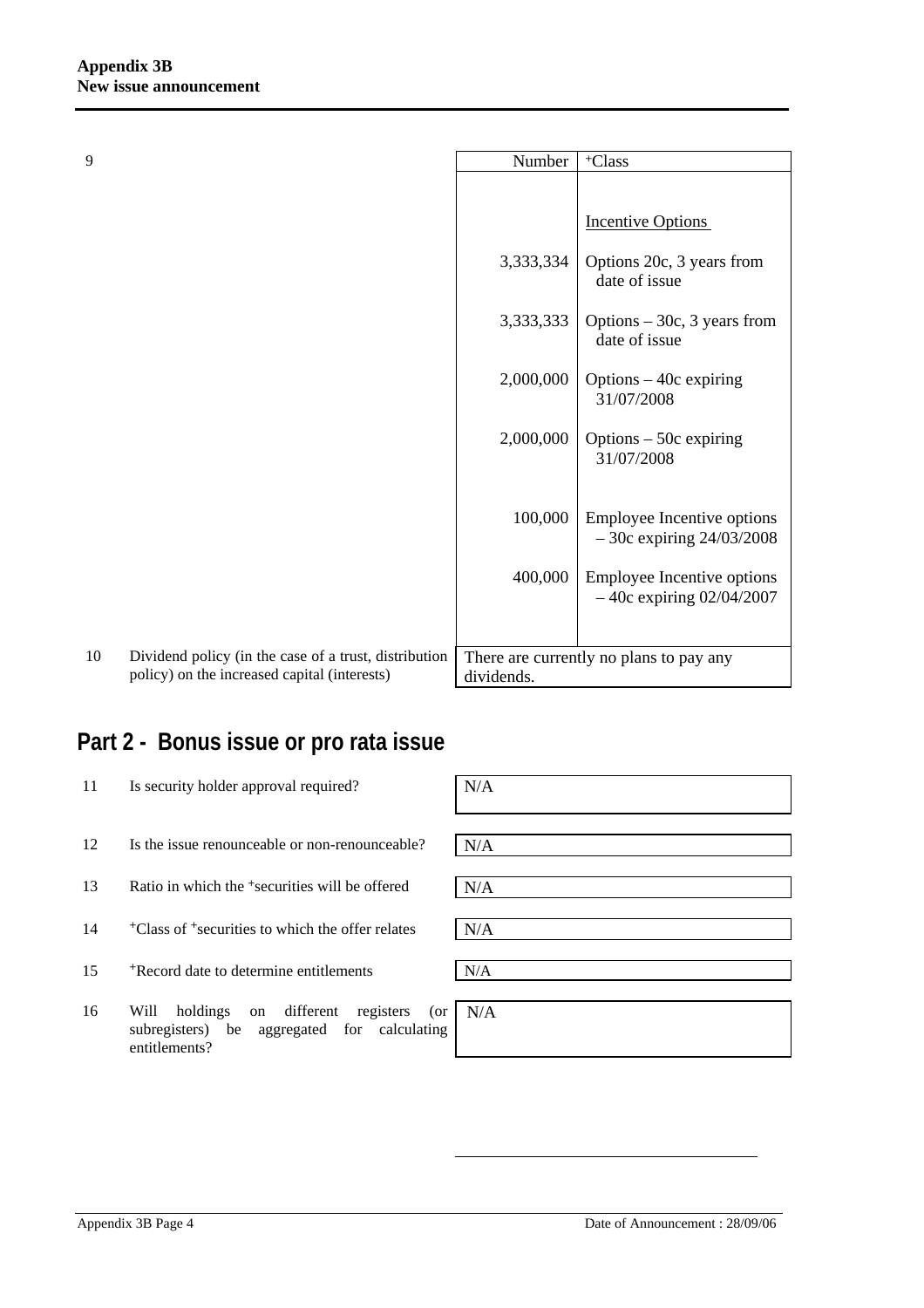18 Names of countries in which the entity has <sup>+</sup>security holders who will **not** be sent new issue documents Note: Security holders must be told how their entitlements are to be dealt with. Cross reference: rule 7.7. N/A 19 Closing date for receipt of acceptances or renunciations  $N/A$ 20 Names of any underwriters  $N/A$ 

17 Policy for deciding entitlements in relation to fractions  $N/A$ 

- 21 Amount of any underwriting fee or commission  $N/A$
- 22 Names of any brokers to the issue  $N/A$
- 23 Fee or commission payable to the broker to the issue  $N/A$
- 24 Amount of any handling fee payable to brokers who lodge acceptances or renunciations on behalf of <sup>+</sup>security holders
- 25 If the issue is contingent on +security holders' approval, the date of the meeting
- 26 Date entitlement and acceptance form and prospectus or Product Disclosure Statement will be sent to persons entitled
- 27 If the entity has issued options, and the terms entitle option holders to participate on exercise, the date on which notices will be sent to option holders
- 28 Date rights trading will begin (if applicable)  $N/A$
- 29 Date rights trading will end (if applicable)  $N/A$
- 30 How do +security holders sell their entitlements *in full* through a broker? N/A
- 31 How do +security holders sell *part* of their entitlements through a broker and accept for the balance? N/A

N/A

N/A

N/A

N/A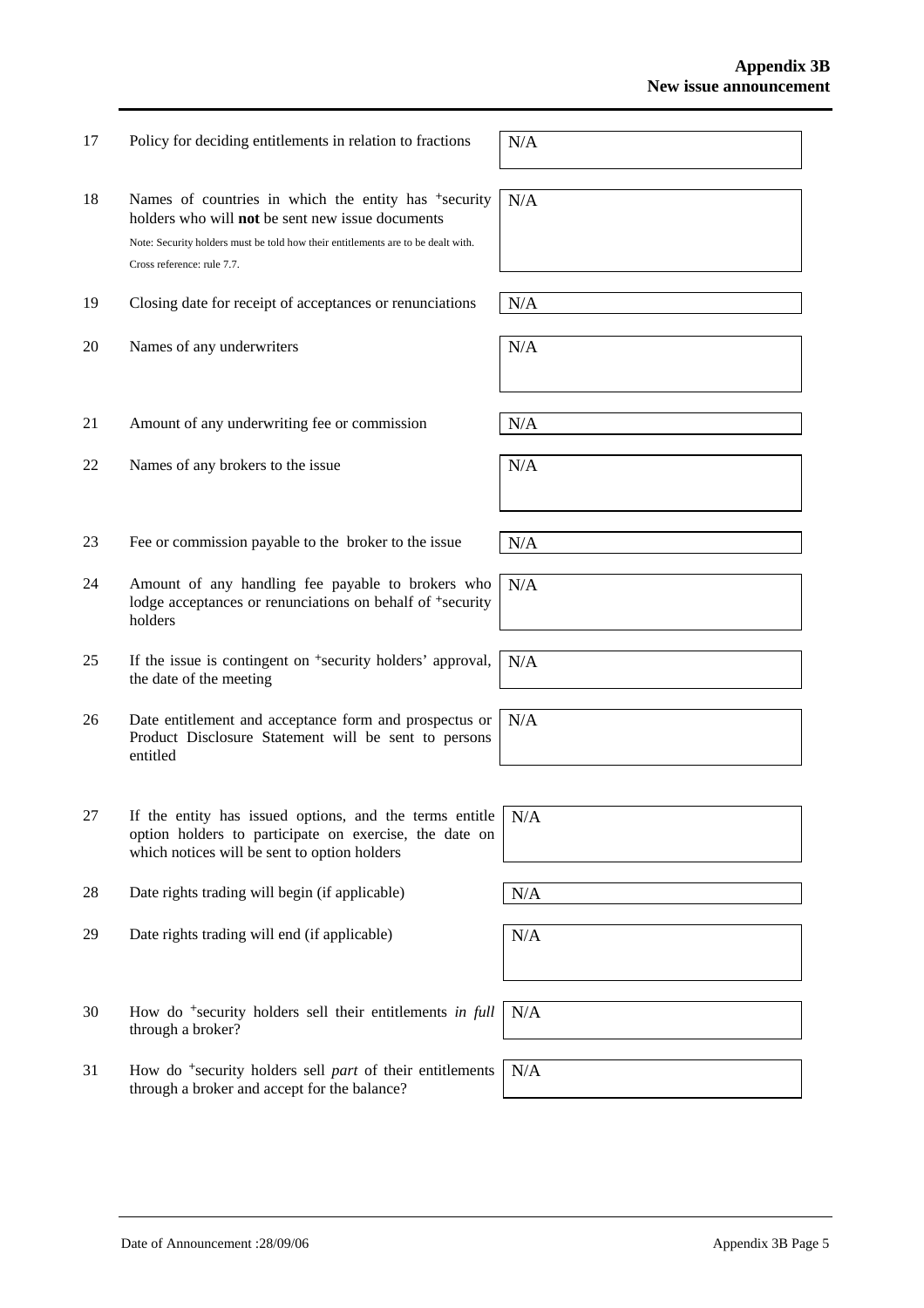- 32 How do +security holders dispose of their entitlements (except by sale through a broker)? N/A
- $33$  +Despatch date  $N/A$

| - |  |  |  |
|---|--|--|--|
|   |  |  |  |
|   |  |  |  |
|   |  |  |  |
|   |  |  |  |
|   |  |  |  |
|   |  |  |  |
|   |  |  |  |

## **Part 3 - Quotation of securities**

*You need only complete this section if you are applying for quotation of securities* 

34 Type of securities (*tick one*)



(a) Securities described in Part 1



√

#### (b) All other securities

Example: restricted securities at the end of the escrowed period, partly paid securities that become fully paid, employee incentive share securities when restriction ends, securities issued on expiry or conversion of convertible securities

### **Entities that have ticked box 34(a)**

#### **Additional securities forming a new class of securities**

*Tick to indicate you are providing the information or documents*

35 If the +securities are +equity securities, the names of the 20 largest holders of the additional <sup>+</sup>securities, and the number and percentage of additional <sup>+</sup>securities held by those holders

36 If the +securities are +equity securities, a distribution schedule of the additional +securities setting out the number of holders in the categories  $1 - 1,000$ 1,001 - 5,000 5,001 - 10,000 10,001 - 100,000 100,001 and over

37 A copy of any trust deed for the additional +securities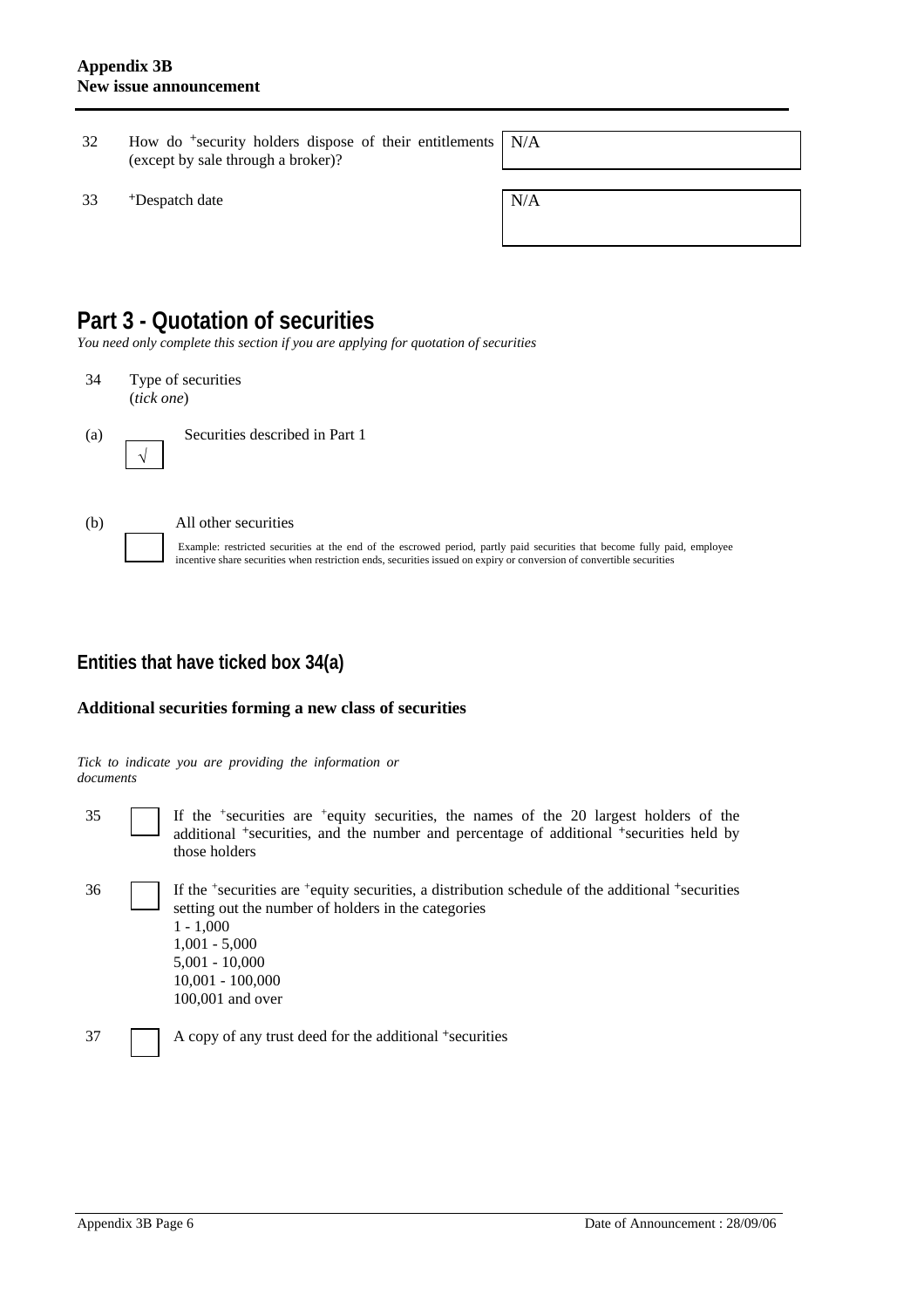### **Entities that have ticked box 34(b)**

| 38 | Number of securities for which <sup>+</sup> quotation is sought                                                                                                                                                                                                                                                                                                                     | N/A    |
|----|-------------------------------------------------------------------------------------------------------------------------------------------------------------------------------------------------------------------------------------------------------------------------------------------------------------------------------------------------------------------------------------|--------|
| 39 | Class of <sup>+</sup> securities for which quotation is sought                                                                                                                                                                                                                                                                                                                      | N/A    |
| 40 | Do the <sup>+</sup> securities rank equally in all respects from the<br>date of allotment with an existing <sup>+</sup> class of quoted<br><sup>+</sup> securities?                                                                                                                                                                                                                 | N/A    |
|    | If the additional securities do not rank equally, please<br>state:<br>the date from which they do<br>the extent to which they participate for the next<br>$\bullet$<br>dividend, (in the case of a trust, distribution) or<br>interest payment<br>the extent to which they do not rank equally, other<br>than in relation to the next dividend, distribution<br>or interest payment |        |
| 41 | Reason for request for quotation now                                                                                                                                                                                                                                                                                                                                                | N/A    |
|    | Example: In the case of restricted securities, end of restriction period                                                                                                                                                                                                                                                                                                            |        |
|    | (if issued upon conversion of another security, clearly<br>identify that other security)                                                                                                                                                                                                                                                                                            |        |
|    |                                                                                                                                                                                                                                                                                                                                                                                     | $\sim$ |

Number | <sup>+</sup>Class 42 Number and <sup>+</sup>class of all <sup>+</sup>securities quoted on ASX (*including* the securities in clause 38)

#### **Quotation agreement**

- <sup>+</sup>Quotation of our additional <sup>+</sup>securities is in ASX's absolute discretion. ASX may quote the <sup>+</sup>securities on any conditions it decides.
- 2 We warrant the following to ASX.
	- The issue of the +securities to be quoted complies with the law and is not for an illegal purpose.
	- There is no reason why those +securities should not be granted +quotation.
	- An offer of the <sup>+</sup>securities for sale within 12 months after their issue will not require disclosure under section 707(3) or section 1012C(6) of the Corporations Act.

Note: An entity may need to obtain appropriate warranties from subscribers for the securities in order to be able to give this warranty